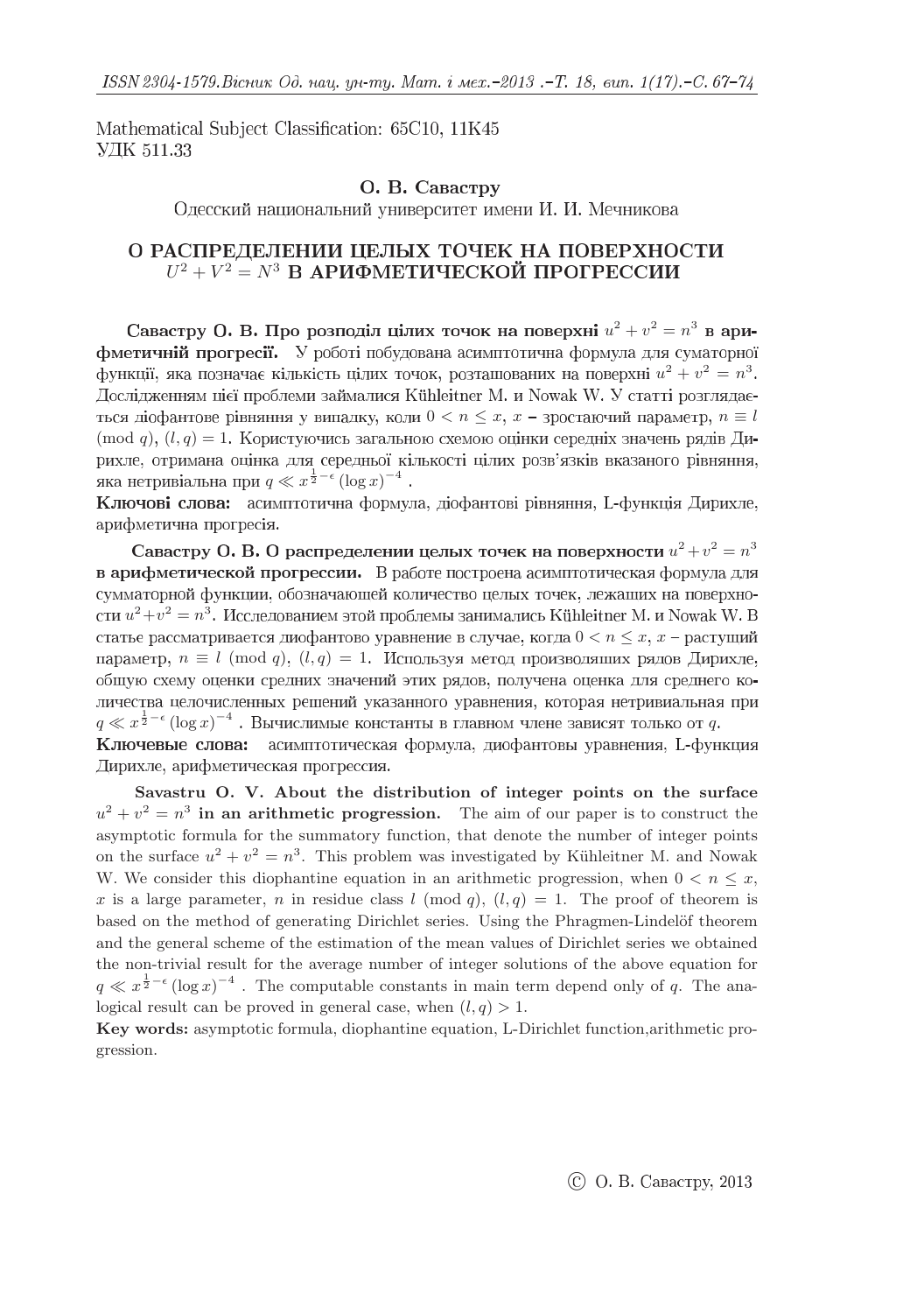#### Введение.

Пусть  $k \in \mathbb{N}$ . Введем в рассмотрение функцию  $A_k(x)$ , обозначающую количество целочисленных решений диофантового уравнения

$$
u^2 + v^2 = n^k,\tag{1}
$$

при условии  $0 < n \leq x$ . Тогда

$$
A_k(x) = \sum_{n \le x} r(n^k),\tag{2}
$$

где  $r(n)$  обозначает количество представлений положительного целого числа  $n$  в виде суммы двух квадратов целых чисел.

Сумматорные функции такого вида при  $k = 2$  изучались в работах [1], [5]. В работе [1] также рассматривался вопрос о числе решений уравнения (1) при  $k > 2$ .

Fischer K.H. [8], Kühleitner M., Nowak W. [10] и Recknagel W. [11] исследовали распределение целых точек на соответствующей поверхности при  $k = 3$ . В работе Варбанца П.Д. [12] была построена асимптотическая формула для числа примитивных точек на эллиптических конусах в арифметической прогрессии. Поэтому естественным образом возник вопрос решения подобной задачи на поверхности (1) при  $k = 3$ .

Целью данной работы является построение асимптотической формулы для сумматорной функции  $A_3(x, l, q)$ , обозначающей число целых точек  $(u, v, n)$ , ле $u^2 + v^2 = n^3$ , при условии  $n \leq x$  $n \equiv l \pmod{q}$ , rge  $l, q \in \mathbb{N}$ ,  $(l, q) = 1$ .

В дальнейшем мы будем использовать следующие стандартные обозначения:  $s = \sigma + it \in \mathbb{C}, \sigma = \Re s, t = \Im s;$ 

 $(a, b)$  – наибольший общий делитель чисел  $a$  и  $b$ ;

 $\zeta(s)$  – дзета-функция Римана;

 $L(s, \chi_4)$  –  $L$ -функция Дирихле с неглавным характером по mod 4;

 $\chi$  – характер Дирихле по mod q;

 $\chi_0$  – главный характер Дирихле по mod q;

- $\sum$  сумма по всем характерам по mod q
- χ

 $\sum'_{\chi'}$  – сумма по всем примитивным характерам  $\chi'$  по mod q

 $\tau(n)$  – функция числа делителей;

 $\varphi(n)$  – функция Эйлера;

символ Виноградова  $^{\prime\prime}$ «<br/> $^{\prime\prime}$ означает то же, что и символ Ландау "О".

### Основные результаты.

#### 1. Вспомогательные утверждения.

Приведем некоторые вспомогательные утверждения, используемые в дальнейшем.

Пусть  $L(s, \chi)$  – L-функция Дирихле с характером по mod q

$$
L(s,\chi)=\sum_{n=1}^\infty \frac{\chi(n)}{n^s},\qquad \Re s>1.
$$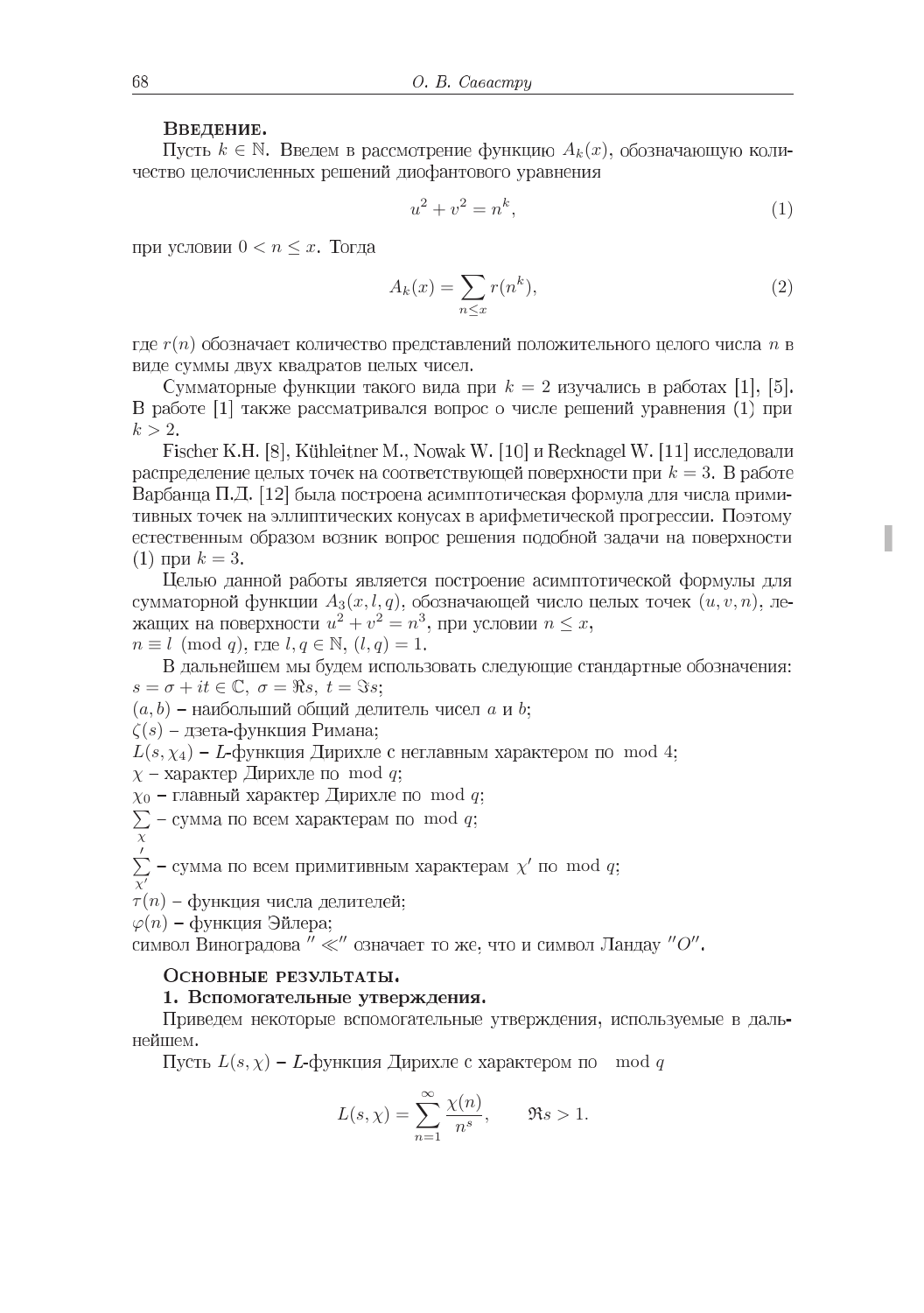Хорошо известно, что  $L(s, \chi)$  является целой функцией (см., например, [4]), если  $\chi \neq \chi_0$ . В случае  $\chi = \chi_0$  L-функция Дирихле  $L(s, \chi_0)$  аналитична во всей комплексной  $s$ -плоскости, кроме точки  $s = 1$ , где она имеет полюс первого порядка  $\frac{\varphi(q)}{q} = \Pi_{p|q} \left(1 - \frac{1}{p}\right)$ 

Pассмотрим поведение функции  $L(s, \chi)$ <br> $\frac{1}{2} \leq \sigma \leq 1 + \frac{1}{\log T}, 2 \leq |t| \leq T.$ 

 $\frac{1}{2} \le \sigma \le 1 + \frac{1}{\log T}, 2 \le |t| \le T$ 

$$
L(s,\chi) \ll_{\chi} (q|t|)^{\frac{1-\sigma}{2}} (\log T). \tag{3}
$$

**Доказательство.** Для произвольного примитивного характера  $\chi$  по mod q  $s = \frac{1}{2} + it$ 

$$
L(s,\chi) \ll (q|s|)^{\frac{1}{4}}.\tag{4}
$$

 $s=1+\frac{1}{\log T}+it$ 

$$
L(s, \chi) \ll \log T. \tag{5}
$$

Теперь из (4) и (5) на основании принципа Фрагмена-Линделефа для  $\frac{1}{2} \le \sigma \le 1 + \frac{1}{\log T}, 2 \le |t| \le T$ 

$$
L(s,\chi) \ll (q|t|)^{\frac{1+\frac{1}{\log T}-\sigma}{\frac{1}{2}+\frac{1}{\log T}}} (\log T)^{\frac{\sigma-\frac{1}{2}}{\frac{1}{2}+\frac{1}{\log T}}} \ll
$$
  

$$
\ll (q|t|)^{\frac{1-\sigma}{2}} (qT)^{\frac{C}{\log T}} (\log T),
$$

 $C > 0$ . Учитывая, что при  $q, T \ll x^A$ , где  $0 \leq A < 1$  $q^{\frac{C}{\log T}} = O(1)$ 

 $|T|\geqslant 2, q\geqslant 2, \textit{moeda npu } \frac{1}{2}\leq\sigma\leq 1+\frac{1}{\log T}$ 

$$
\sum_{\chi}^{\prime} \int\limits_{-T}^{T} |L(\sigma + it; \chi)|^4 dt \ll \varphi(q) T \log^4(qT). \tag{6}
$$

Доказательство. Утверждение леммы следует из теоремы Монтгомери ([3], с.77) и теоремы Габриэла о выпуклости среднего значения по двум переменным  $([6], c.238).$ 

Исходя из определения сумматорной функции  $A_3(x, l, q)$ , ее можно представить в виде

$$
A_3(x, l, q) = \sum_{\substack{n \equiv l \pmod{q} \\ n \le x}} r(n^3). \tag{7}
$$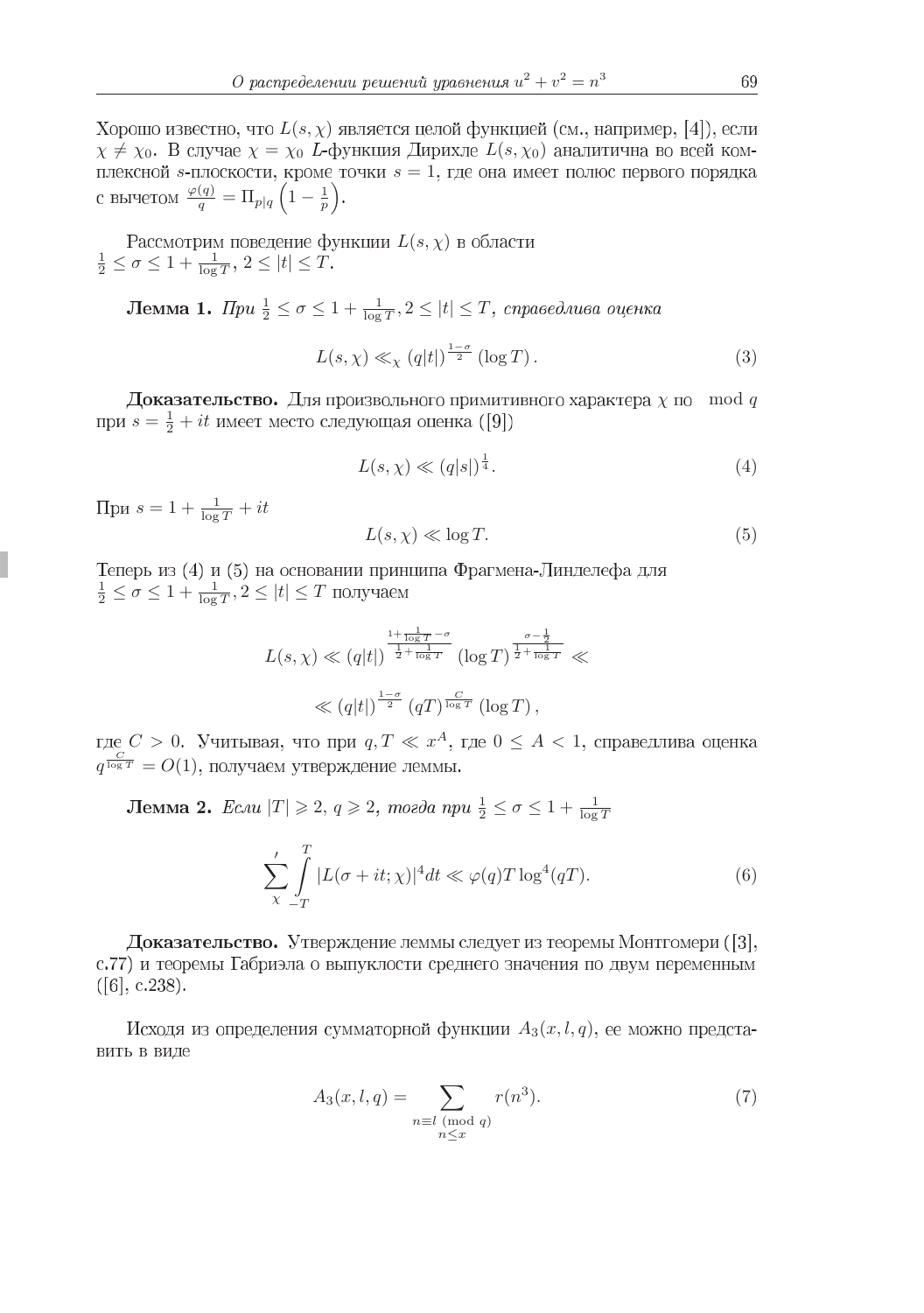Тогда в области  $\Re s > 1$  имеем

$$
F(s) = \sum_{\substack{n \equiv l \pmod{q} \\ n \le x}}^{\infty} \frac{r(n^3)}{n^s} = \frac{4}{\varphi(q)} \sum_{\chi} \overline{\chi}(l) \sum_{n=1}^{\infty} \frac{\frac{r(n^3)}{4} \chi(n)}{n^s}.
$$

 $\frac{1}{4}r(n)$  является мультипликативной функцией. Если  $p$ 

$$
\frac{1}{4}r(p^{\alpha}) = \begin{cases}\n\alpha + 1, & \text{ecnu } p \equiv 1 \pmod{4}, \\
1, & \text{ecnu } p \equiv 3 \pmod{4}, \ \alpha - \text{uence}, \\
0, & \text{ecnu } p \equiv 3 \pmod{4}, \ \alpha - \text{uevernoe}, \\
1, & \text{ecnu } p = 2.\n\end{cases}
$$
\n(8)

Тогда в области $\Re s > 1$ имеем

$$
F(s, \chi) = \sum_{n=1}^{\infty} \frac{\frac{r(n^3)}{4} \chi(n)}{n^s}.
$$

Покажем, что справедливо следующее равенство

$$
F(s,\chi) = (L(s,\chi)L(s,\chi\chi_4))^2 G(s,\chi),
$$
\n(9)

 $G(s, \chi)$  – регулярна в области  $\Re s > \frac{1}{2}$ Действительно,

$$
F(s,\chi) = \prod_{p} \left( 1 + \frac{\frac{r(p^3)}{4}\chi(p)}{p^s} + \frac{\frac{r(p^6)}{4}\chi(p)}{p^{2s}} + \dots \right) = \left( 1 + \frac{1}{2^s} + \dots \right) \times
$$
  
\n
$$
\times \prod_{p \equiv 1 \pmod{4}} \left( 1 + \frac{4\chi(p)}{p^s} + \frac{7\chi(p^2)}{p^{2s}} + \dots \right) \cdot \prod_{p \equiv 3 \pmod{4}} \left( 1 + \frac{\chi(p^2)}{p^{2s}} + \frac{\chi(p^4)}{p^{4s}} + \dots \right) = \quad (10)
$$
  
\n
$$
= \frac{1}{1 - \frac{1}{2^s}} \cdot \prod_{p \equiv 1 \pmod{4}} \frac{1 + 2\frac{\chi(p)}{p^s}}{\left( 1 - \frac{\chi(p)}{p^s} \right)^2} \cdot \prod_{p \equiv 3 \pmod{4}} \frac{1}{1 - \left( \frac{\chi(p)}{p^s} \right)^2}.
$$

С другой стороны

$$
L^{2}(s,\chi)L^{2}(s,\chi\chi_{4}) = \left(\prod_{p \equiv 1 \pmod{4}} \frac{1}{1-\frac{\chi(p)}{p^{s}}} \cdot \prod_{p \equiv 3 \pmod{4}} \frac{1}{1-\frac{\chi(p)}{p^{s}}}\right)^{2} \times \times \left(\prod_{p \equiv 1 \pmod{4}} \frac{1}{1-\frac{\chi(p)}{p^{s}}} \cdot \prod_{p \equiv 3 \pmod{4}} \frac{1}{1+\frac{\chi(p)}{p^{s}}}\right)^{2} = \prod_{p \equiv 1 \pmod{4}} \frac{1}{\left(1-\frac{\chi(p)}{p^{s}}\right)^{4}} \cdot \prod_{p \equiv 3 \pmod{4}} \frac{1}{\left(1-\left(\frac{\chi(p)}{p^{s}}\right)^{2}\right)^{2}}.
$$

Подставляя в (10), получаем

$$
F(s, \chi) = L^2(s, \chi)L^2(s, \chi\chi_4) \cdot \frac{1}{1 - \frac{1}{2^s}} \times
$$
  
 
$$
\times \prod_{p \equiv 1 \pmod{4}} \left(1 + 2\frac{\chi(p)}{p^s}\right) \left(1 - \frac{\chi(p)}{p^s}\right)^2 \cdot \prod_{p \equiv 3 \pmod{4}} \left(1 - \left(\frac{\chi(p)}{p^s}\right)^2\right) =
$$
  
=  $L^2(s, \chi)L^2(s, \chi\chi_4)G(s, \chi),$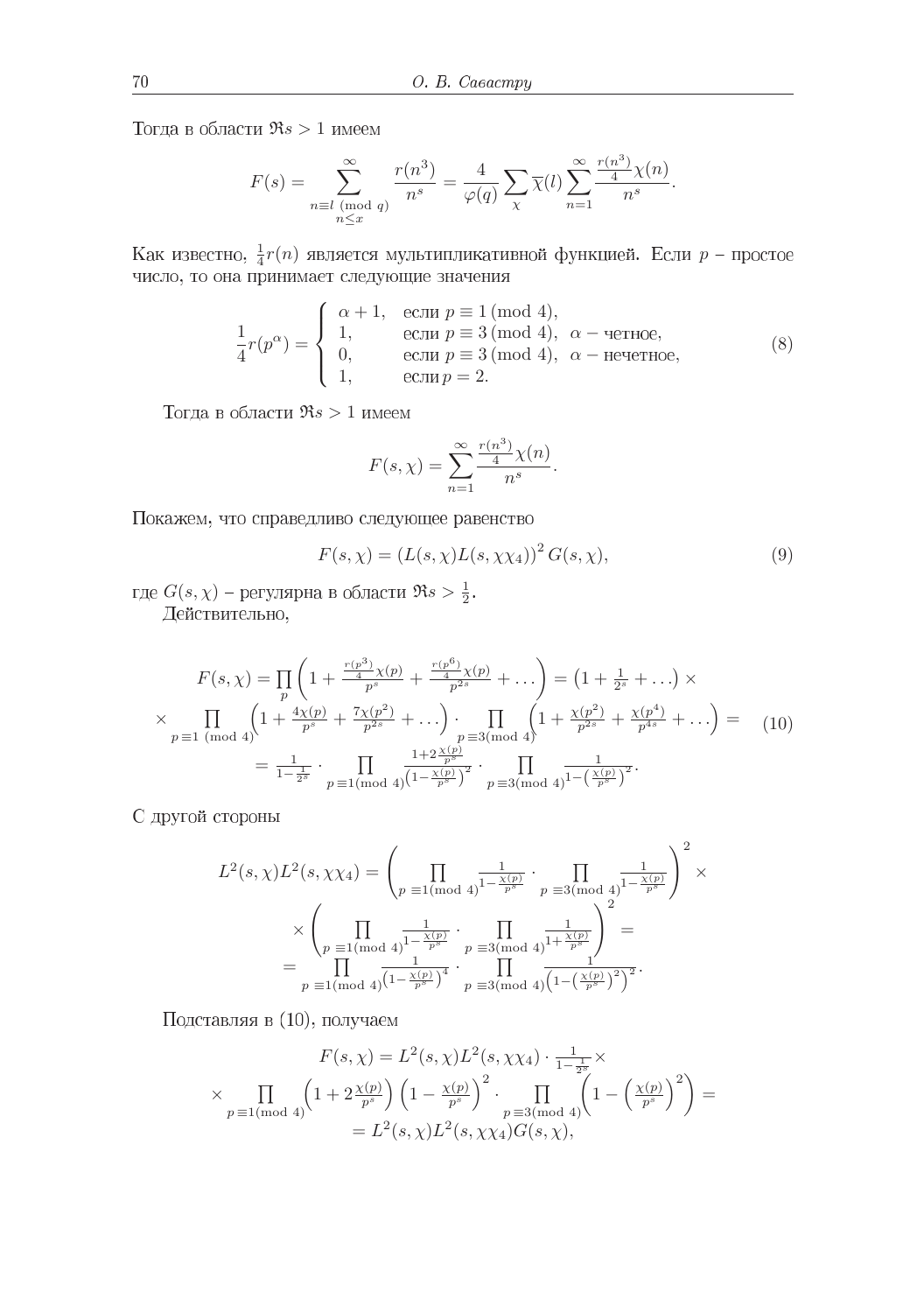где

$$
G(s,\chi) = \frac{1}{1-\frac{1}{2}s} \times \frac{1}{p \equiv 1 \pmod{4}} \left(1 + 2\frac{\chi(p)}{p^s}\right) \left(1 - \frac{\chi(p)}{p^s}\right)^2 \cdot \prod_{p \equiv 3 \pmod{4}} \left(1 - \left(\frac{\chi(p)}{p^s}\right)^2\right).
$$
 (11)

Таким образом, в области  $\Re s > 1$ 

$$
F(s) = \frac{4}{\varphi(q)} \sum_{\chi} \overline{\chi}(l) L^2(s, \chi) L^2(s, \chi \chi_4) G(s, \chi). \tag{12}
$$

## 2. Основная теорема.

 $c = 1 + \frac{1}{\log x}, T > 1, \epsilon > 0$ 

$$
A_3(x, l, q) = \frac{1}{2\pi i} \int_{c-iT}^{c+iT} F(s) \frac{x^s}{s} ds + O\left(\frac{x \log^2 x}{Tq}\right) + O_{\epsilon}(x^{\epsilon}).
$$
 (13)

 $\Re s = \frac{1}{2} + (\log x)^{-1}$ этом мы пройдем через полюс подынтегральной функции в точке  $s = 1$ . Рассмотрим интеграл по контуру Г, который представляет собой прямоугольник с  $c\pm iT$ ,  $\frac{1}{2} + (\log x)^{-1} \pm iT$ . Подынтегральная функция аналитична на Г  $s = 1$  (за счет  $L^2(s, \chi)$  $L^2(s,\chi\chi_4)$ 

$$
\frac{1}{2\pi i} \int_{c-iT}^{c+iT} F(s) \frac{x^s}{s} ds = \mathop{res}_{s=1} \left( F(s) \frac{x^s}{s} \right) + \frac{1}{2\pi i} \left( I_1 + I_2 + I_3 \right),\tag{14}
$$

где

$$
I_1 = \int_{\frac{1}{2} + (\log x)^{-1} + iT} F(s) \frac{x^s}{s} ds,
$$
  
\n
$$
\frac{1}{2} + (\log x)^{-1} - iT
$$
  
\n
$$
I_2 = \int_{1 + (\log x)^{-1} - iT}^{1 + (\log x)^{-1} + iT} F(s) \frac{x^s}{s} ds, \quad I_3 = \int_{\frac{1}{2} + (\log x)^{-1} + iT}^{1 + (\log x)^{-1} + iT} F(s) \frac{x^s}{s} ds.
$$

Используя оценки (3) из леммы 1, мы получаем вклад горизонтальных участков интегрирования:

$$
I_2, I_3 \ll x^{1 + \frac{1}{\log x}} \cdot T^{-1 - \frac{1}{2 \log x}} \log T + x^{\frac{1}{2} + \frac{1}{\log x}} \cdot T^{-\frac{3}{4} - \frac{1}{2 \log x}} \log T.
$$
 (15)

 $I_1$ . Как известно, если через  $\chi'$ mod  $q'$ , который индуцирует характер  $\chi$ mod q, тогда (см. [2]) в области  $\Re s > 1$ 

$$
L(s,\chi) = L(s,\chi) \prod_{p|q, p\nmid q'} \left(1 - \frac{\chi(p)}{p^s}\right).
$$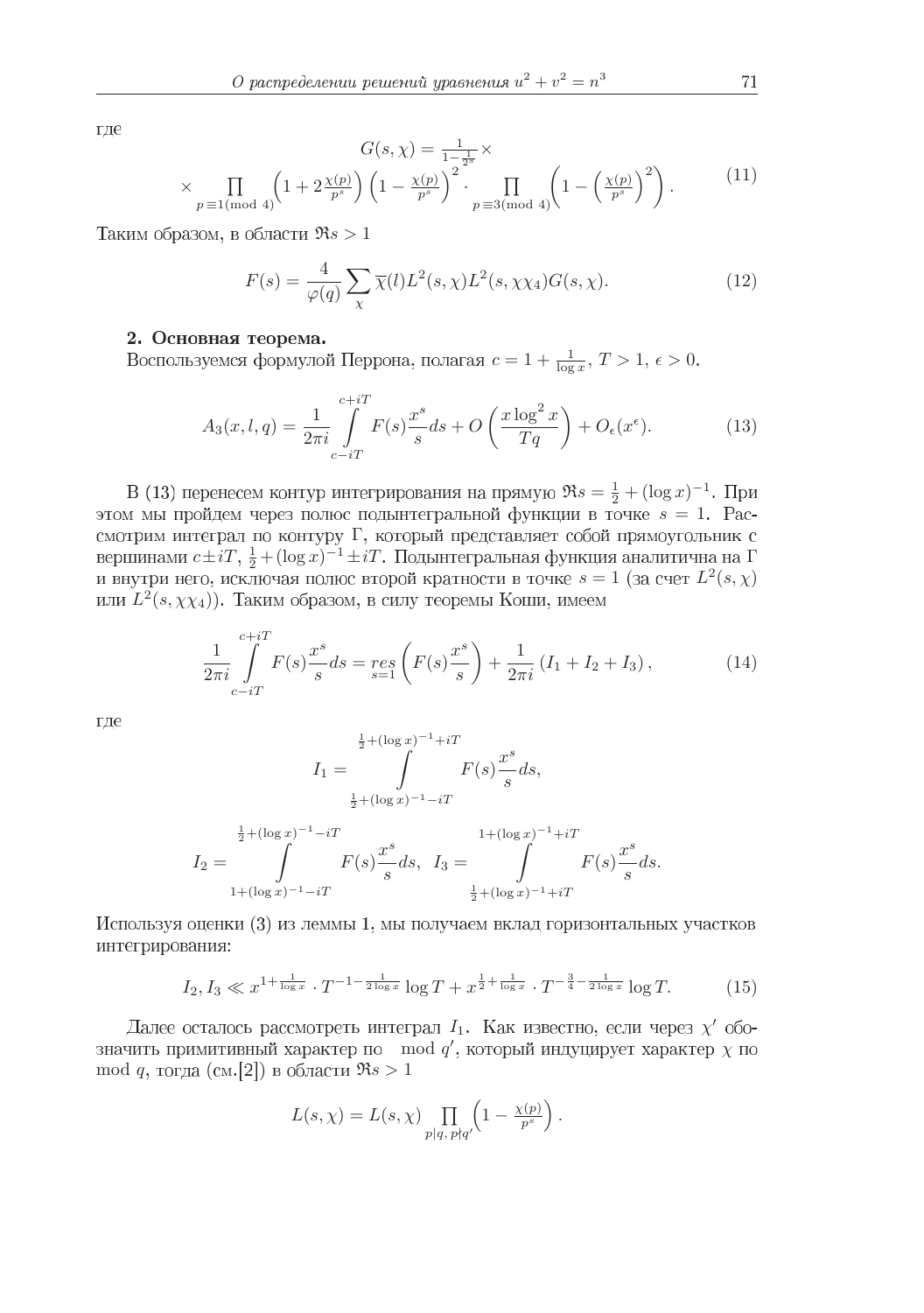Поэтому

$$
I_{1} = \int_{\frac{1}{2} + (\log x)^{-1} + iT}^{\frac{1}{2} + (\log x)^{-1} + iT} \frac{4}{\varphi(q)} \sum_{\chi} \overline{\chi}(l) L^{2}(s, \chi) L^{2}(s, \chi) L^{2}(s, \chi) G(s, \chi) \frac{x^{s}}{s} ds \ll
$$
  

$$
\ll \frac{x^{\frac{1}{2} + \frac{1}{\log x}}}{\varphi(q)} \times
$$
  

$$
\times \left[ \sum_{q'|q} \times \left[ \sum_{\chi' \mod q} \int_{1}^{T} \left| L(\frac{1}{2} + \frac{1}{\log x} + it, \chi') \right|^{2} \left| L(\frac{1}{2} + \frac{1}{\log x} + it, \chi'\chi_{4}) \right|^{2} \frac{1}{t} dt \right] \right].
$$

В силу неравенства Коши и леммы 2 получаем следующую оценку

$$
I_1 \ll \tau(q)x^{\frac{1}{2}}\log^5 T. \tag{16}
$$

Вычислим вычеты в точке  $s = 1$  подынтегральной функции в (13).

Если  $q \equiv 0 \pmod{4}$ , то существует единственный характер  $\chi$  по mod q, такой, что  $\chi \chi_4 = \chi_0$  – главный характер по mod q (при этом  $\chi_0 \chi_4$  не является главным). Если же  $q \not\equiv 0 \pmod{4}$ , то такого характера не существует. Рассмотрим сначала случай, когда  $q \neq 0 \pmod{4}$ , тогда представим  $F(s)$  в виде

$$
F(s) = \frac{4}{\varphi(q)} L^2(s, \chi_0) L^2(s, \chi_0 \chi_4) G(s, \chi_0) +
$$
  
+ 
$$
\frac{4}{\varphi(q)} \left( \sum_{\chi \neq \chi_0} \overline{\chi}(l) L^2(s, \chi) L^2(s, \chi \chi_4) G(s, \chi) \right).
$$

Как известно, в окрестности точки  $s = 1$ 

$$
L(s, \chi_0) = \frac{\varphi(q)}{q} ((s-1)^{-1} + \gamma + \dots),
$$
  

$$
\frac{x^s}{s} = x + (x \log x - x)(s-1) + \dots,
$$

где  $\gamma$  – постоянная Эйлера. Поэтому после несложных технических вычислений получаем

$$
\begin{array}{l} \n\mathit{res}\left(F(s)\frac{x^{s}}{s}\right) = \mathit{res}\left(\frac{4}{\varphi(q)}L^{2}(s,\chi_{0})L^{2}(s,\chi_{0}\chi_{4})G(s,\chi_{0})\frac{x^{s}}{s}\right) = \\
= A_{1}(q)x\log x + A_{0}(q)x,\n\end{array} \tag{17}
$$

где

$$
A_1(q) = \frac{\pi^2}{4q} G(1, \chi_0) \prod_{p|q} \left(1 - \frac{1}{p}\right),\tag{18}
$$

$$
A_0(q) =
$$
  
=  $\frac{\pi}{q} \prod_{p|q} \left(1 - \frac{1}{p}\right) \left[2L'(1, \chi_4) + \frac{\pi}{4}(2\gamma - 1)G(1, \chi_0) + G'(1, \chi_0)\right],$  (19)

функция  $G(s, \chi)$  определяется в  $(11)$ .

При  $q \equiv 0 \pmod{4}$  и  $l \equiv 1 \pmod{4}$  особенность возникает при  $\chi = \chi_0$  и  $\chi_4$ . Учитывая, что  $G(s, \chi_0) = G(s, \chi_4)$ , получаем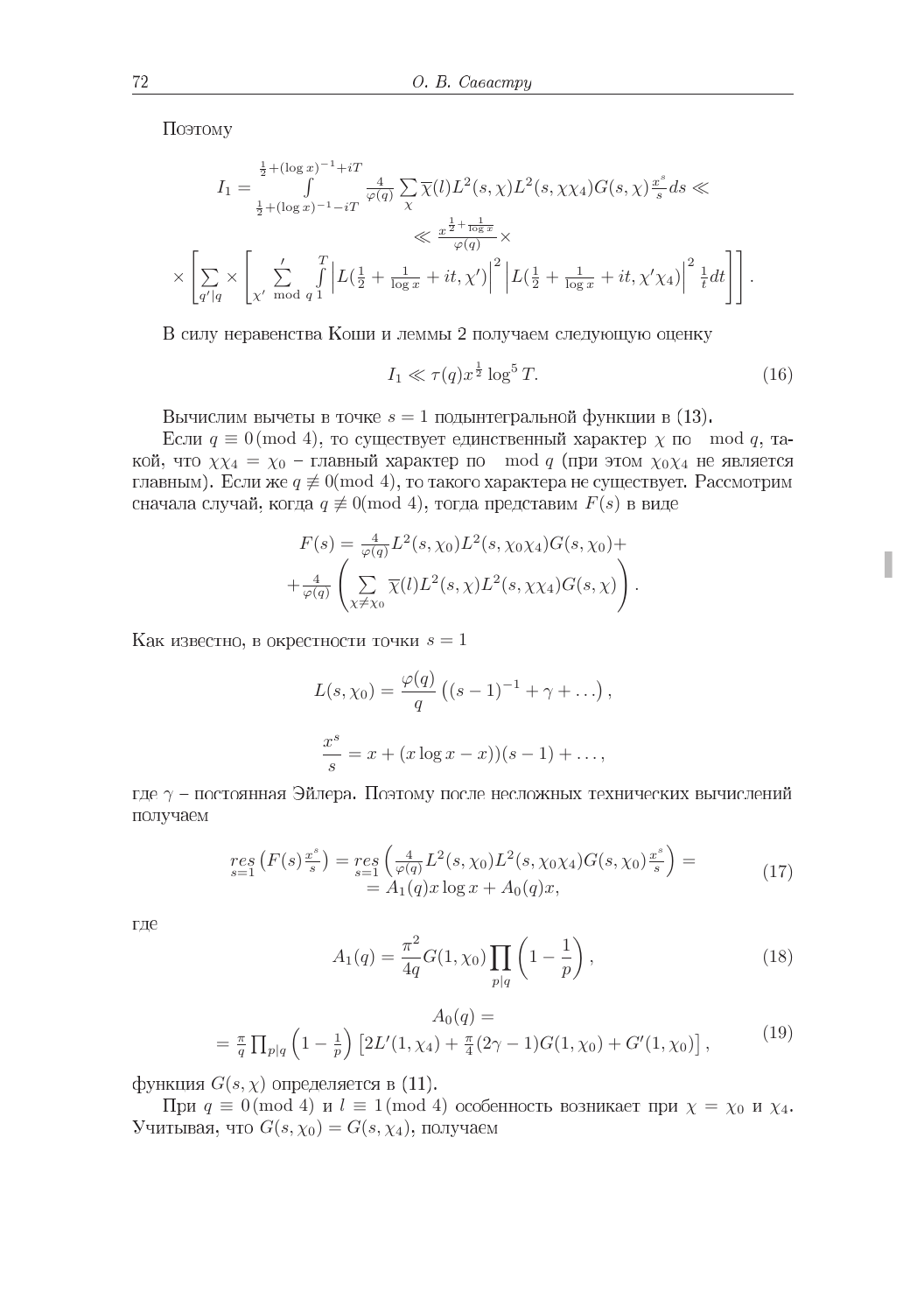$$
\begin{aligned} \mathop{res}_{s=1}^{res} \left( F(s) \frac{x^s}{s} \right) &= \mathop{res}_{s=1}^{res} \left( \frac{4}{\varphi(q)} \sum_{\chi = \chi_0, \chi_4} L^2(s, \chi) L^2(s, \chi \chi_4) G(s, \chi) \frac{x^s}{s} \right) = \\ &= 2 \left[ A_1(q) x \log x + A_0(q) x \right]. \end{aligned} \tag{20}
$$

 $T = x^{\frac{1}{2}}$ peme.

**Teopema 1.** Hycms  $l, q \in \mathbb{N}$ ,  $0 < l \leq q$ ,  $(l, q) = 1$ . Tozda npu  $x \to \infty$  cnpasedлива асимптотическая формула

$$
A_3(x, l, q) = \delta_q [A_1(q)x \log x + A_0(q)x] + O\left(x^{\frac{1}{2}} \tau(q) \log^5 x\right),
$$

где  $A_1(q)$ ,  $A_0(q)$  – вычислимые константы, зависящие от q и определяемые соотношениями (18) и (19),

$$
\delta_q = \begin{cases} 1, & e\mathcal{L} \text{ and } q \not\equiv 0 \pmod{4}, \\ 2, & e\mathcal{L} \text{ and } q \equiv 0 \pmod{4}, \text{ and } l \equiv 1 \pmod{4}. \end{cases}
$$

 $q \equiv 0 \pmod{4}$ ,  $l \equiv 3 \pmod{4}$  уравнение  $u^2 + v^2 = n^3$ имеет решений, поэтому этот случай мы исключаем из рассмотрения.

ЗАКЛЮЧЕНИЕ. В данной статье исследовался вопрос о среднем значении  $u^2 + v^2 = n^3$  $q \ll x^{\frac{1}{2} - \epsilon} (\log x)^{-4}$ ме того, аналогичное утверждение можно получить и для общего случая, когда  $(l, q) > 1.$ 

- 1. Бабаев Г. Распределение целых точек на алгебраических поверхностях [текст] / Бабаев Г. – Душанбе, 1966. – 280 с.
- 2. Карацуба А. Л. Основы аналитической теории чисел [текст] / А. Л. Карацуба. – М.: Наука, 1983. – 240 с.
- 3. Монтгомери Г. Мультипликативная теория чисел [текст] / Монтгомери Г.  $- M$ .: Мир, 1974. – 160 с.
- 4. Прахар К. Распределение простых чисел [текст] / Прахар К. М.: Мир, 1967.  $-511$  c.
- 5. Стронина М. И. Целые точки на круговых конусах [текст] / Стронина М. И. // Известия вузов (Математика). - 1969. - Т. 87, № 8. - С. 112-116.
- 6. Титчмарш Е. К. Теория дзета-функции Римана [текст] / Титчмарш Е. К.  $-$  M.:  $10M$ ,  $1958$ .  $-$  406 c.
- 7. Apostol T. M. Introduction to Analytic Number Theory [text] / Apostol T. M. - Springer-Verlag, 1976. - 338 p.
- 8. Fischer K. H. Über die Anzahl der Gitterpunkte auf Kreisen mit quadratfreien Radienquadraten [text] / Fischer K. H. // Arch. Math. – 1979. – V. 33. – P. 150–154.